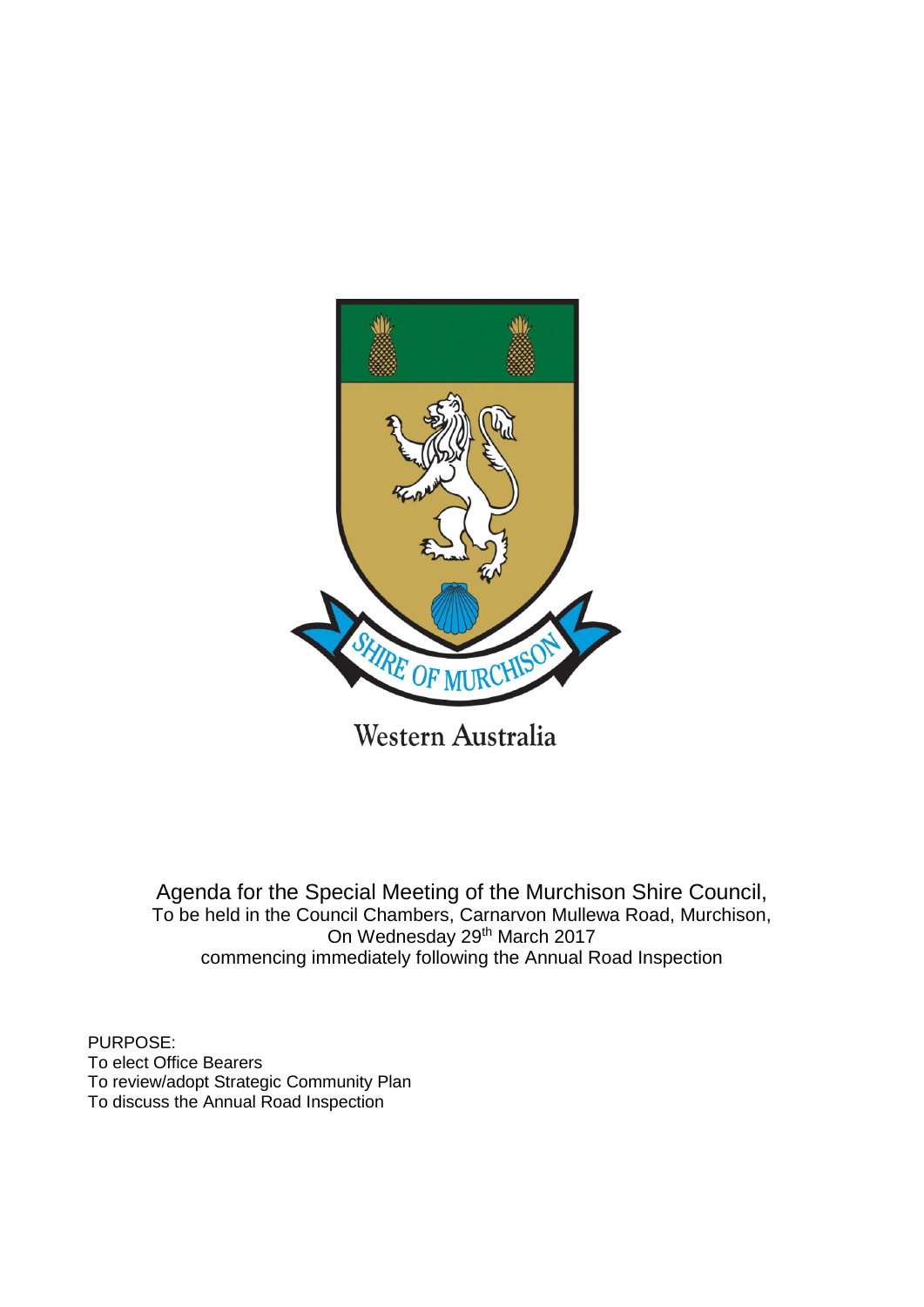# **TABLE OF CONTENTS**

| 1 <sub>1</sub>  | DECLARATION OF OPENING/ANNOUNCEMENT OF VISITORS 3                      |  |
|-----------------|------------------------------------------------------------------------|--|
| 2.              | RECORD OF ATTENDANCE/APOLOGIES/LEAVE OF ABSENCE 3                      |  |
| $\mathcal{R}$   |                                                                        |  |
|                 | 3.1                                                                    |  |
|                 |                                                                        |  |
| 4.              |                                                                        |  |
| 5.              |                                                                        |  |
| 6.              | RESPONSE TO PREVIOUS PUBLIC QUESTIONS TAKEN ON NOTICE 4                |  |
| 7 <sub>1</sub>  |                                                                        |  |
| 8.              |                                                                        |  |
| 9.              |                                                                        |  |
|                 | Full Review of the Strategic Community Plan 2016-17 - 2026-27 5<br>9.1 |  |
|                 |                                                                        |  |
| 10 <sub>1</sub> |                                                                        |  |
|                 | 10.1                                                                   |  |
|                 |                                                                        |  |
|                 |                                                                        |  |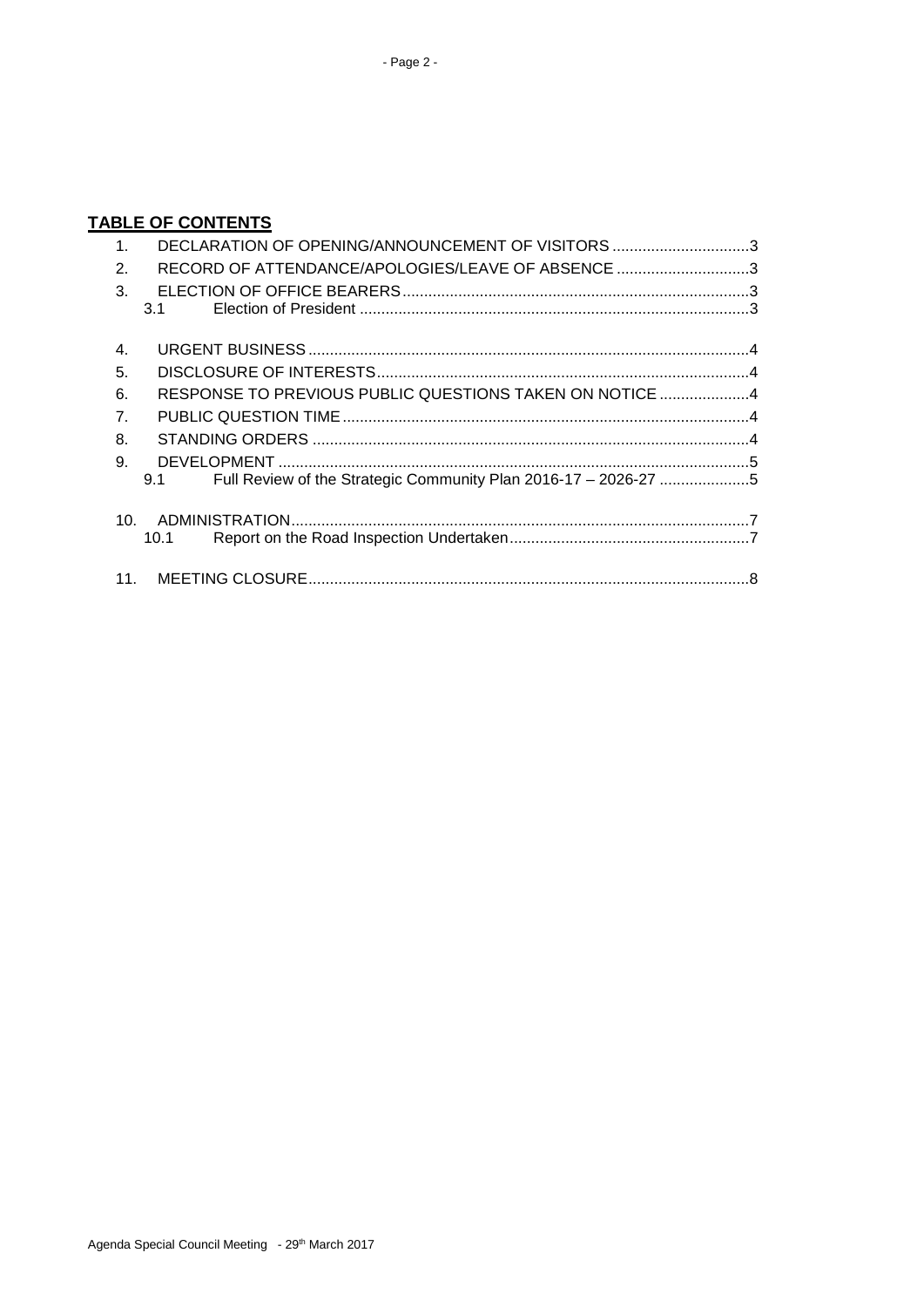## <span id="page-2-0"></span>**1. DECLARATION OF OPENING/ANNOUNCEMENT OF VISITORS**

As the President Halleen resigned effective immediately following Item 8.1 of the Special Meeting of Council on the 28/03/2017, the CEO is to preside at this meeting until the office is filled and if necessary, the Deputy President position is filled.

## <span id="page-2-1"></span>**2. RECORD OF ATTENDANCE/APOLOGIES/LEAVE OF ABSENCE**

## <span id="page-2-2"></span>**3. ELECTION OF OFFICE BEARERS**

### <span id="page-2-3"></span>**3.1 Election of President**

| File:              | 4.1                                      |
|--------------------|------------------------------------------|
| Author:            | Dianne Daniels - Chief Executive Officer |
| Interest Declared: | No interest to disclose                  |
| Date:              | $28th$ March 2017                        |
| Attachments:       | Nomination Form                          |

## **Matter for Consideration:**

A President is to be elected from within Council for a term of office to expire at or after the next ordinary elections (21 October 2017), when elections for President will once again be held.

### **Background:**

The Local Government Act prescribes that Council is to elect a President as the first matter dealt with at a meeting to be held within 21 days of an extraordinary vacancy in that office. That extraordinary vacancy occurred today, 28th March 2017.

### **Comment:**

Nominations are to be lodged in writing to the CEO, indicating consent of the nominee, prior to or at the Meeting (Nomination form attached).

Councillors will cast their vote by secret ballot, votes will be counted and the CEO will declare the results. If there is equality of votes between 2 or more candidates, then the meeting is to be adjourned for not more than seven days. Nominations may be withdrawn or further nominations may be made before or when the meeting resumes. If the second round of voting results in a tie, then the CEO is to draw lots in accordance with regulations to determine which candidate is elected.

### **Statutory Environment:**

#### **Schedule 2.3 — When and how mayors, presidents, deputy mayors and deputy presidents are elected by the council**

## **Division 1 — Mayors and presidents**

**1. Terms used**

In this Division —

*extraordinary vacancy* means a vacancy that occurs under section 2.34(1);

*office* means the office of councillor mayor or president.

#### **2. When council elects mayor or president**

(1) The office is to be filled as the first matter dealt with —

(a) at the first meeting of the council after an inaugural election or a section 4.13 or 4.14 election or after an ordinary elections day; and

(b) at the first meeting of the council after an extraordinary vacancy occurs in the office.

(2) If the first ordinary meeting of the council is more than 3 weeks after an extraordinary vacancy occurs in the office, a special meeting of the council is to be held within that period for the purpose of filling the office.

### **3. CEO to preside**

The CEO is to preside at the meeting until the office is filled.

### **4. How mayor or president is elected**

(1) The council is to elect a councillor to fill the office.

(2) The election is to be conducted by the CEO in accordance with the procedure prescribed.

(3) Nominations for the office are to be given to the CEO in writing before the meeting or during the meeting before the close of nominations.

(3a) Nominations close at the meeting at a time announced by the CEO, which is to be a sufficient time after the announcement by the CEO that nominations are about to close to allow for any nominations made to be dealt with.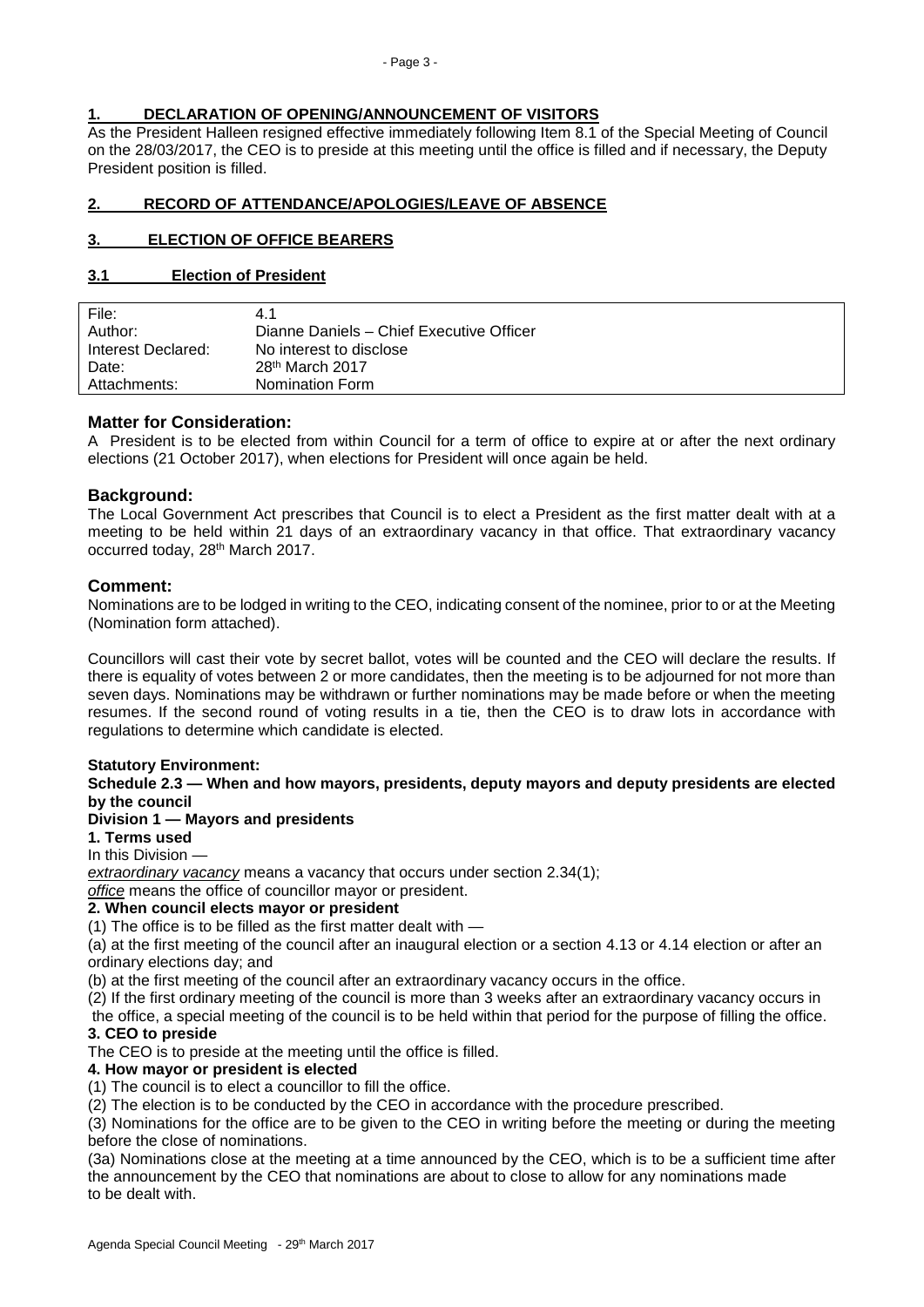(4) If a councillor is nominated by another councillor the CEO is not to accept the nomination unless the nominee has advised the CEO, orally or in writing, that he or she is willing to be nominated for the office.

(5) The councillors are to vote on the matter by secret ballot as if they were electors voting at an election.

(6) Subject to clause 5(1), the votes cast under subclause (5) are to be counted, and the successful candidate determined, in accordance with Schedule 4.1 (which deals with determining the result of an election) as if those votes were votes cast at an election.

(7) As soon as is practicable after the result of the election is known, the CEO is to declare and give notice of the result in accordance with regulations, if any.

#### **5. Votes may be cast a second time**

(1) If when the votes cast under clause 4(5) are counted there is an equality of votes between 2 or more candidates who are the only candidates in, or remaining in, the count, the count is to be discontinued and the meeting is to be adjourned for not more than 7 days.

(2) Any nomination for the office may be withdrawn, and further nominations may be made, before or when the meeting resumes.

(3) When the meeting resumes the councillors are to vote again on the matter by secret ballot as if they were electors voting at an election.

(4) The votes cast under subclause (3) are to be counted, and the successful candidate determined, in accordance with Schedule 4.1 as if those votes were votes cast at an election.

**Schedule 4.1 — How to count votes and ascertain the result of an election** [s. 4.74]

1. The number of votes given for each candidate is to be ascertained.

2. If the election is to fill the office of mayor or president, the candidate who receives the greater or greatest number of votes is elected.

3. If the election is to fill one office of councillor, the candidate who receives the greater or greatest number of votes is elected.

4. If the election is to fill 2 or more offices of councillor, the candidates elected are —

(a) the candidate who receives the greatest number of votes; and

(b) the candidate who receives the next highest number of votes; and

(c) the candidate who receives the next highest number of votes, and

so on up to the number of offices to be filled.

5. If 2 or more candidates receive the same number of votes so that clause 2, 3 or 4 cannot be applied, the returning officer is to draw lots in accordance with regulations to determine which candidate is elected.

#### **Nominations Received:**

**TBA** 

### **Result of Election:**

TBA

#### <span id="page-3-0"></span>**4. URGENT BUSINESS**

If the current Deputy President is elected to the office of President, then an Urgent Business item has been prepared in advance to elect a Deputy President.

#### <span id="page-3-1"></span>**5. DISCLOSURE OF INTERESTS**

### <span id="page-3-2"></span>**6. RESPONSE TO PREVIOUS PUBLIC QUESTIONS TAKEN ON NOTICE**

### <span id="page-3-3"></span>**7. PUBLIC QUESTION TIME**

### <span id="page-3-4"></span>**8. STANDING ORDERS**

*Council Decision:* **Moved: Councillor Seconded: Councillor** That the following Local Law Standing Orders 2001 be stood down: 1. Limitation on the number of speeches 2. Duration of speeches **Carried/Lost: For: Against:**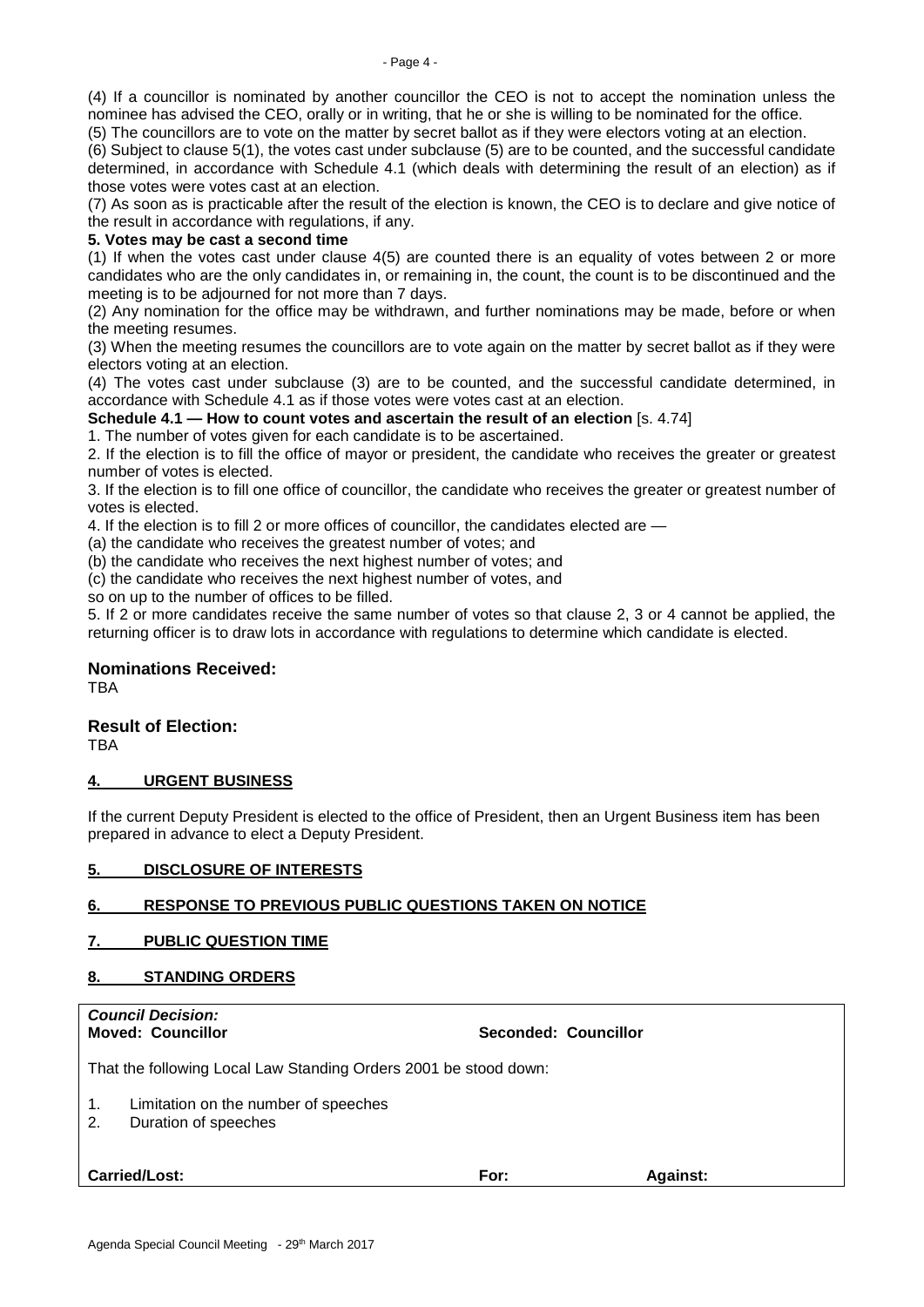### <span id="page-4-0"></span>**9. DEVELOPMENT**

| File:              | 4.39                                       |
|--------------------|--------------------------------------------|
| Authors:           | Dianne Daniels - Chief Executive Officer   |
| Interest Declared: | No interest to disclose                    |
| Date:              | 28/03/2017                                 |
| Attachments:       | Strategic Community Plan 2016/17 - 2026/27 |
|                    |                                            |

## <span id="page-4-1"></span>**9.1 Full Review of the Strategic Community Plan 2016-17 – 2026-27**

### **Matter for Consideration:**

Council to consider adopting the Shire of Murchison Strategic Community Plan 2016/17 – 2026/27 – this was left to sit on the table from the 23 March 2017 meeting.

### **Background:**

In 2010, the Integrated Planning and Reporting (IPR) Framework and Guidelines were introduced in Western Australia (WA) as part of the State Government's Local Government Reform Program. All local governments were required to have their first suite of IPR documents in place by 1 July 2013.

Integrated planning and reporting gives local governments a framework for establishing local priorities and to link this information to operational functions. Three major parties are involved in the development of an integrated plan: the local government administration, the Council and the community. Each party has a unique role and responsibilities for effective and sustainable integrated planning and reporting, with the Local Government (Administration) Regulations 1996 requiring each local government to adopt a Strategic Community Plan and a Corporate Business Plan.

A successful integrated planning and reporting process will deliver the following outcomes:

- a Strategic Community Plan that clearly links the community's aspirations with the Council's vision and long term strategy
- a Corporate Business Plan that integrates resourcing plans and specific council plans with the Strategic Community Plan, and
- a clearly stated vision for the future viability of the local government area.

The Shire's first Strategic Community Plan under the new Integrated Planning Legislation was adopted by an absolute majority of Council in May 2013, with a desktop review being undertaken and adopted by Council in June 2015. According to legislation, the Strategic Community Plan needs to be reviewed regularly to ensure that it is relevant to the Community. At minimum, a desktop review is required every two years and a full review every four and so we are now due for a full review.

### **Comment:**

In October 2016, RSM were contracted to assist the Shire of Murchison with this full review of the Strategic Community Plan, after a competitive Request for Quote was publicised. Travis Bate, Principal of RSM, joined the October council meeting by teleconference and discussed his plans for progressing the review. A proposed community survey was reviewed and changes made to the wording to enable easier understanding by the broader community and the survey was distributed in late October. A community workshop was held on the 25<sup>th</sup> November where the original plan and desktop review were recapped and the results of the survey were summarised. The four areas of economic, social, environmental, and civic leadership were explored.

Unfortunately, we ran out of time during the workshop to rank the priorities that came out of the discussion and performance criteria were not explored. A survey was sent to participants in the week following the workshop asking them to rank the priorities. It was quite slow going getting the surveys back and so our aim of presenting a draft plan to the December meeting was not met.

Mr Bate progressed the plan with the second round of surveys received and worked with Council at the February 2017 meeting to ensure that only those priorities that are feasible are included in the plan and to rank them in order of importance.

A draft Strategic Community Plan 2016/17 – 2026/27 – March 2017 was taken to the 23 March 2017 Ordinary Meeting of Council for comment. There were some requested changes, which have been included in the attached version of the plan.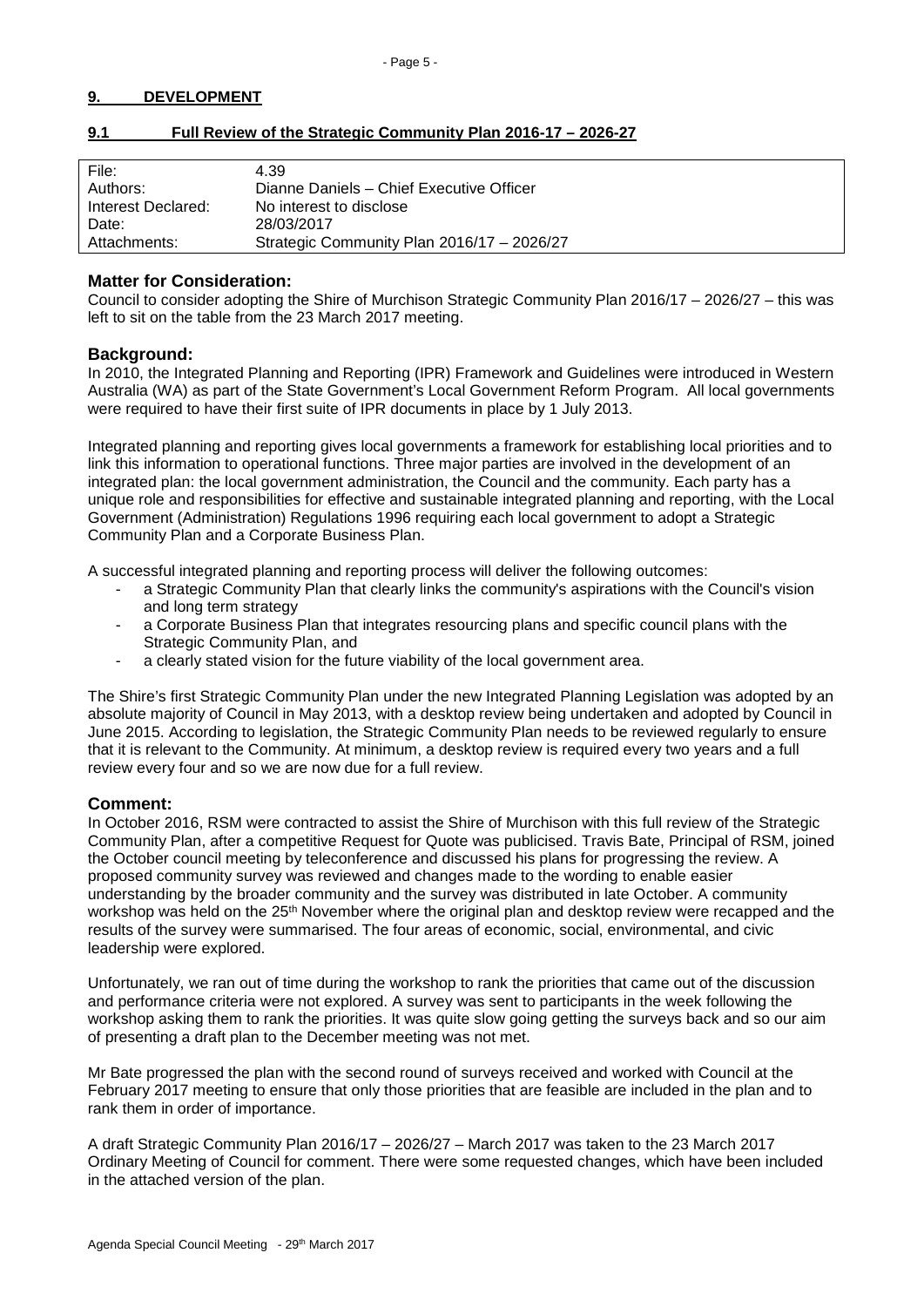The updated plan will give Council sound guidance in its decision making for the next four years.

## **Statutory Environment:**

Local Government Act 1995

5.56. Planning for the future

(1) A local government is to plan for the future of the district.

(2) A local government is to ensure that plans made under subsection (1) are in accordance with any regulations made about planning for the future of the district.

Local Government (Administration) Regulations 1996 Part 5 Division 3 19(c) 19C. Strategic community plans, requirements for (Act s. 5.56)

(1) A local government is to ensure that a strategic community plan is made for its district in accordance with this regulation in respect of each financial year after the financial year ending 30 June 2013.

(2) A strategic community plan for a district is to cover the period specified in the plan, which is to be at least 10 financial years.

(3) A strategic community plan for a district is to set out the vision, aspirations and objectives of the community in the district.

(4) A local government is to review the current strategic community plan for its district at least once every 4 years.

(5) In making or reviewing a strategic community plan, a local government is to have regard to —

(a) the capacity of its current resources and the anticipated capacity of its future resources; and Local Government (Administration) Regulations 1996

(b) strategic performance indicators and the ways of measuring its strategic performance by the application of those indicators; and

(c) demographic trends.

(6) Subject to subregulation (9), a local government may modify its strategic community plan, including extending the period the plan is made in respect of.

(7) A council is to consider a strategic community plan, or modifications of such a plan, submitted to it and is to determine\* whether or not to adopt the plan or the modifications.

\*Absolute majority required.

(8) If a strategic community plan is, or modifications of a strategic community plan are, adopted by the council, the plan or modified plan applies to the district for the period specified in the plan.

(9) A local government is to ensure that the electors and ratepayers of its district are consulted during the development of a strategic community plan and when preparing modifications of a strategic community plan. (10) A strategic community plan for a district is to contain a description of the involvement of the electors and ratepayers of the district in the development of the plan or the preparation of modifications of the plan.

## **Strategic Implications:**

Review of the Plan against Key Performance Indicators' is vital to ensure that Community aspirations are being met.

## **Sustainability Implications**

### � **Environmental**

This is one of the four main themes of the Strategic Community Plan – to improve the sustainability of land use and improve the condition of the environment. Reviewing the plan ensures that the Community is kept informed on the progress of environmental strategies detailed in the plan.

� **Economic**

This is one of the four main themes of the Strategic Community Plan – to develop the region's economic potential to encourage families and businesses to stay in the area. Reviewing the plan ensures that the Community is kept informed on the progress of economic strategies detailed in the plan.

### � **Social**

This is one of the four main themes of the Strategic Community Plan – to develop, coordinate, provide and support services and facilities which enhance the quality of community life in the Shire. Reviewing the plan ensures that the Community is kept informed on the progress of social strategies detailed in the plan.

### **Policy Implications:**

Nil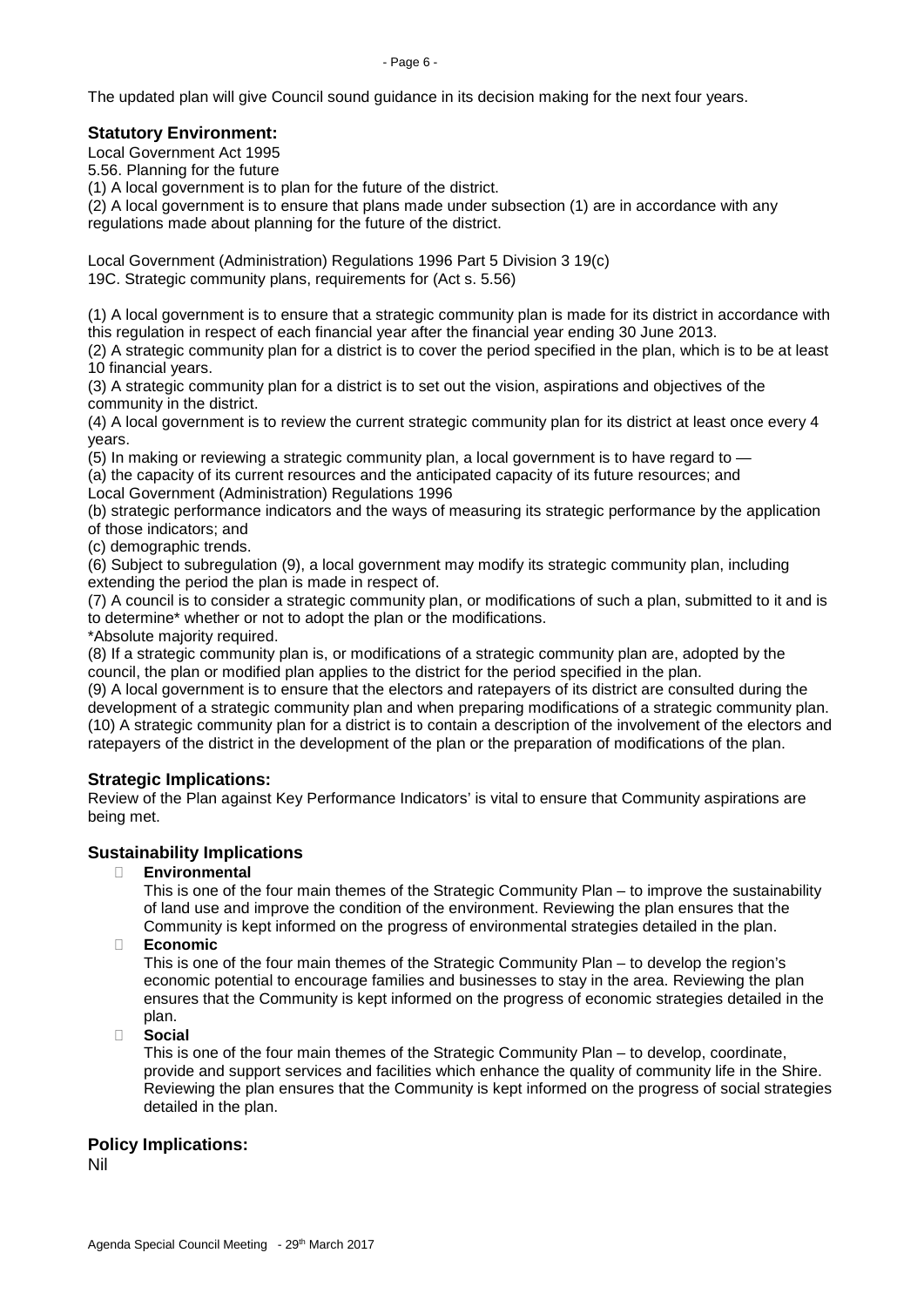#### **Financial Implications:**

The Strategic Community Plan sets the direction for the Long Term Financial Plan and the Corporate Business Plan which inform the Budget.

#### **Consultation:**

RSM – Travis Bate **Community** 

### **Recommendation:**

That Council adopt the Strategic Community Plan 2016/17 – 2026/27 as presented.

## **Voting Requirements:**

Absolute Majority

| <b>Council Decision:</b><br><b>Moved: Councillor Emma Foulkes-Taylor</b> | <b>Seconded: Councillor Williams</b> |                 |
|--------------------------------------------------------------------------|--------------------------------------|-----------------|
| <b>Carried/lost:</b>                                                     | For:                                 | <b>Against:</b> |

### <span id="page-6-0"></span>**10. ADMINISTRATION**

#### <span id="page-6-1"></span>**10.1 Report on the Road Inspection Undertaken**

| File:              | 12.24                                           |
|--------------------|-------------------------------------------------|
| Author:            | Peter Dittrich - Deputy Chief Executive Officer |
| Interest Declared: | No interest to disclose                         |
| Date:              | $27th$ March 2017                               |
| Attachments:       | Road Inspection Itinerary                       |

### **Matter for Consideration:**

Matters arising from the Road Inspection Undertaken on the 28<sup>th</sup> & 29<sup>th</sup> March 2017

### **Background:**

The Shire of Murchison undertakes an annual inspection of roads within the district. Works required on roads, crossing, bunds, drains and grids are diarised during the inspection for discussion and prioritisation into the works schedule for the following year.

#### **Comment:**

This years' inspection covered the roads as per the attached Itinerary.

### **Statutory Environment:**

Nil

**Strategic Implications:** Nil

**Policy Implications:**

Nil

### **Financial Implications:**

Works prioritised from the road inspection will be included in the 2017-18 budget.

#### **Consultation:**

Works supervisor; Councillors

## **Recommendation:**

TBA